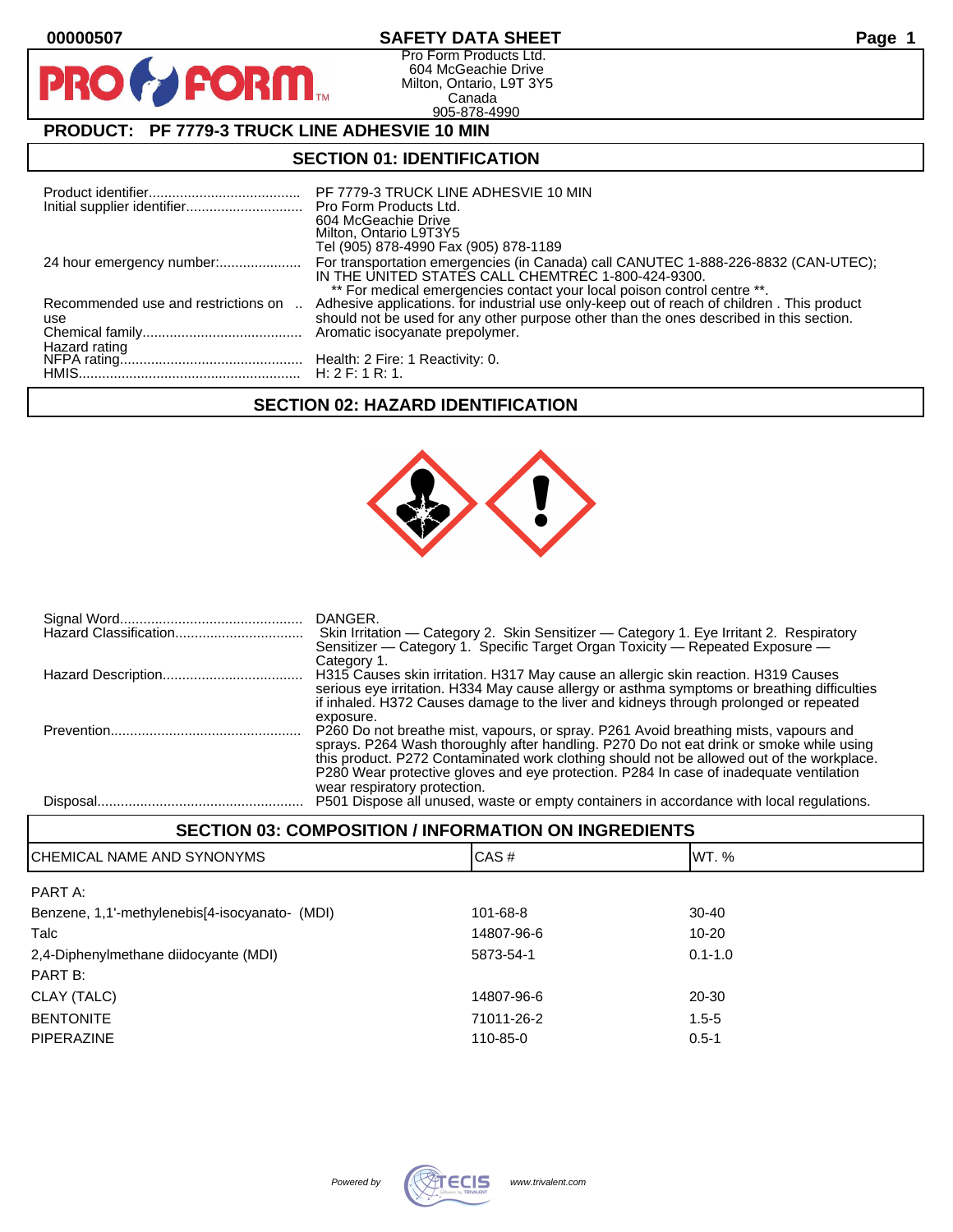**00000507 SAFETY DATA SHEET Page 2**

# **SECTION 04: FIRST-AID MEASURES**

| In case of contact, immediately flush eyes, keeping eyelids open, with plenty of water for at<br>least 15 minutes. Check for and remove any contact lenses, if safe and easy to do so.                                                                                                                                                                                                                                                                                                                                                                                                                                                                                                                                                                                                                                                                                                                                                                                                |
|---------------------------------------------------------------------------------------------------------------------------------------------------------------------------------------------------------------------------------------------------------------------------------------------------------------------------------------------------------------------------------------------------------------------------------------------------------------------------------------------------------------------------------------------------------------------------------------------------------------------------------------------------------------------------------------------------------------------------------------------------------------------------------------------------------------------------------------------------------------------------------------------------------------------------------------------------------------------------------------|
| Obtain medical attention.<br>Immediately flush skin with plenty of soap and water. Remove contaminated clothing.                                                                                                                                                                                                                                                                                                                                                                                                                                                                                                                                                                                                                                                                                                                                                                                                                                                                      |
| Wash clothing before reuse. If irritation persists, seek medical attention.<br>If inhaled, remove to fresh air. If not breathing, give artificial respiration. If breathing is<br>difficult, give oxygen, obtain medical attention.                                                                                                                                                                                                                                                                                                                                                                                                                                                                                                                                                                                                                                                                                                                                                   |
| Do not induce vomiting. Rinse mouth with water. Give 1 to 2 glasses of water to drink.<br>Never give anything by mouth to an unconscious person. If spontaneous vomiting occurs                                                                                                                                                                                                                                                                                                                                                                                                                                                                                                                                                                                                                                                                                                                                                                                                       |
| have victim lean forward with head down to prevent aspiration of fluid into the lungs. Get<br>medical attention.                                                                                                                                                                                                                                                                                                                                                                                                                                                                                                                                                                                                                                                                                                                                                                                                                                                                      |
| Eye: stain for evidence of corneal injury. If cornea is burned, instill antibiotic steroid<br>preparation frequently. Workplace vapours have produced reversible corneal epithelial<br>edema impairing vision. Skin: this compound is a known skin sensitizer. Treat<br>symptomatically as for contact dermatitis or thermal burns. If burned, treat as thermal burn.<br>Ingestion: treat symptomatically. There is no specific antidote. Inducing vomiting is<br>contraindicated because of the irritating nature of this compound. Respiratory: this<br>compound is a known pulmonary sensitizer. Treatment is essentially symptomatic. An<br>individual having a skin or pulmonary sensitization reaction to this material should be<br>removed from exposure to any isocyanate. In all cases, if irritation persists seek medical attention. In the event of an incident involving this product ensure that medical authorities<br>are provided a copy of this safety data sheet. |

#### **SECTION 05: FIRE-FIGHTING MEASURES**

| Suitable and unsuitable extinguishing<br>media                                                                     | Dry chemical. Carbon dioxide. Foam. In cases of larger fires, water spray should be used.                                                                                                                                                                                                                                                                                                                                                                                                                 |
|--------------------------------------------------------------------------------------------------------------------|-----------------------------------------------------------------------------------------------------------------------------------------------------------------------------------------------------------------------------------------------------------------------------------------------------------------------------------------------------------------------------------------------------------------------------------------------------------------------------------------------------------|
| Specific hazards arising from the<br>hazardous product, such as the nature of<br>any hazardous combustion products | Oxides of carbon (CO, CO2). Oxides of nitrogen. Smoke. Hydrogen cyanide. Isocyanates.<br>Other potentially toxic fumes.                                                                                                                                                                                                                                                                                                                                                                                   |
| Special protective equipment and<br>precautions for fire-fighters                                                  | Firefighter should be equipped with self-contained breathing apparatus and full protective<br>clothing to protect against potentially toxic and irritating fumes. During a fire, isocyanate<br>vapours and other irritating, highly toxic gases may be generated by thermal decomposition<br>or combustion. Cool fire-exposed containers with cold water spray. Heat will cause<br>pressure buildup and may cause explosive rupture. Heat will cause pressure buildup and<br>may cause explosive rupture. |
| Unusual fire / explosion hazards                                                                                   | Reaction between water or foam and hot MDI can be vigorous.                                                                                                                                                                                                                                                                                                                                                                                                                                               |

### **SECTION 06: ACCIDENTAL RELEASE MEASURES**

| Isolate area and keep unauthorized people away. Do not walk through spilled material.<br>Wear recommended protective equipment. Ventilate. Open windows and doors to allow<br>air circulation. Dike area to prevent spreading. The use of absorbent socks or spill pillows<br>may be required. Stop leak if safe to do so. Prevent runoff into drains, sewers, and other                                                                                                                                                                                                                                                                                                                                                                                                                                                                         |
|--------------------------------------------------------------------------------------------------------------------------------------------------------------------------------------------------------------------------------------------------------------------------------------------------------------------------------------------------------------------------------------------------------------------------------------------------------------------------------------------------------------------------------------------------------------------------------------------------------------------------------------------------------------------------------------------------------------------------------------------------------------------------------------------------------------------------------------------------|
| waterways.<br>If temporary control of isocyanate vapour is required, a blanket of protein foam may be<br>placed over spill. If transportation spill occurs in United States, call Chemtrec<br>1-800-424-9300. If transportation spill occurs in Canada, call Canutec at (613) 996-6666.                                                                                                                                                                                                                                                                                                                                                                                                                                                                                                                                                          |
| Large quantities may be pumped into closed, but not sealed, containers for disposal.<br>Cover spill area with suitable absorbent material (e.g., sand, earth, sawdust, vermiculite,<br>Oil-Dri, Kitty Litter, etc.). Saturate absorbent material with neutralizing solution.<br>Recommended portion is ten parts neutralizing solution to one part spilled material.<br>Suggested neutralization solution: 90% water + 5% concentrated ammonia + 5% detergent<br>(dish soap). Add an additional layer of absorbent material. Use shovel to move absorbent<br>material around to ensure that all spilled material comes in contact with the neutralizing<br>solution. Shovel all absorbed material, including absorbent socks or spill pillows, into an<br>appropriate salvage drum. Add further amounts of neutralizing solution. Allow to stand |
| (covered loosely) for 48 to 72 hours, to allow any gases to escape.<br>Decontaminate spill area with decontamination solution. Area can then be washed with<br>soap and water.                                                                                                                                                                                                                                                                                                                                                                                                                                                                                                                                                                                                                                                                   |

#### **SECTION 07: HANDLING AND STORAGE**

Precautions for safe handling.................... Avoid skin and eye contact. Do not breathe vapours, mist or dust. Use adequate ventilation. Decomposition products are highly toxic and irritating. Individuals with lung or breathing problems or prior allergic reactions to isocyanates must not be exposed vapour or spray mist. Warning properties (irritation of the eyes, nose and throat or odour) are not adequate to prevent chronic overexposure from inhalation. Handle in accordance with good industrial hygiene and safety practices. Wash thoroughly after handling. Wear respiratory protection if material is heated, sprayed, used in confined space, or if exposure limit is exceeded. Employee education and training are important.

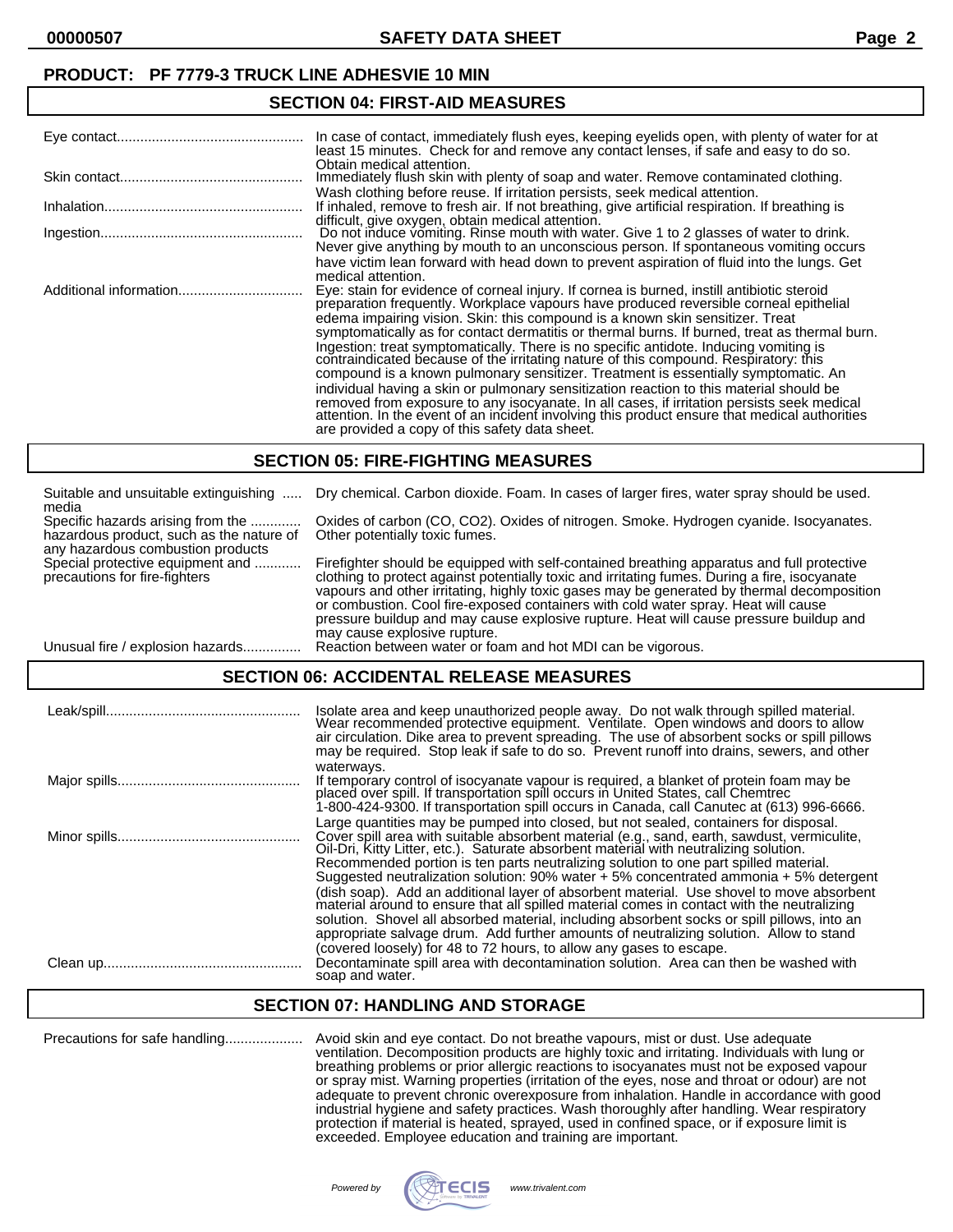#### **PRODUCT: PF 7779-3 TRUCK LINE ADHESVIE 10 MIN**

### **SECTION 07: HANDLING AND STORAGE**

Conditions for safe storage, including any Store in tightly closed containers to prevent moisture contamination. Store in a cool, dry incompatibilities and well ventilated area. Do not reseal if contamination is suspected. Exposure to vapours of heated isocyanates can be extremely dangerous.

#### **SECTION 08: EXPOSURE CONTROLS / PERSONAL PROTECTION**

| <b>INGREDIENTS</b>                                                                                                                                                                                                                                                                                                                                                                                                                                                                                                                                                                                                                                                                                                                                                                                                                                                                                                                                                       | <b>TWA</b>          | <b>ACGIH TLV</b><br><b>STEL</b>                                                                                                                                                                                                                                                                                                                                                                                                                                                                                                                                                    | PEL             | <b>OSHA PEL</b><br>STEL        | <b>NIOSH</b><br>REL |
|--------------------------------------------------------------------------------------------------------------------------------------------------------------------------------------------------------------------------------------------------------------------------------------------------------------------------------------------------------------------------------------------------------------------------------------------------------------------------------------------------------------------------------------------------------------------------------------------------------------------------------------------------------------------------------------------------------------------------------------------------------------------------------------------------------------------------------------------------------------------------------------------------------------------------------------------------------------------------|---------------------|------------------------------------------------------------------------------------------------------------------------------------------------------------------------------------------------------------------------------------------------------------------------------------------------------------------------------------------------------------------------------------------------------------------------------------------------------------------------------------------------------------------------------------------------------------------------------------|-----------------|--------------------------------|---------------------|
| Benzene.<br>1,1'-methylenebis[4-isocy<br>anato- (MDI)                                                                                                                                                                                                                                                                                                                                                                                                                                                                                                                                                                                                                                                                                                                                                                                                                                                                                                                    | 0.005 ppm           | Not established                                                                                                                                                                                                                                                                                                                                                                                                                                                                                                                                                                    | 0.005 ppm TWA   | 0.005 ppm AB OEL<br><b>TWA</b> | $0.05$ mg/m $3$     |
| Talc                                                                                                                                                                                                                                                                                                                                                                                                                                                                                                                                                                                                                                                                                                                                                                                                                                                                                                                                                                     | $2 \text{ mg/m}$ 3  | Not established                                                                                                                                                                                                                                                                                                                                                                                                                                                                                                                                                                    | 2 mg/m3 TWA     | Not established                | Not established     |
|                                                                                                                                                                                                                                                                                                                                                                                                                                                                                                                                                                                                                                                                                                                                                                                                                                                                                                                                                                          | CA ON: 2mg/kg (TWA) |                                                                                                                                                                                                                                                                                                                                                                                                                                                                                                                                                                                    |                 |                                |                     |
| 2,4-Diphenylmethane<br>diidocyante (MDI)                                                                                                                                                                                                                                                                                                                                                                                                                                                                                                                                                                                                                                                                                                                                                                                                                                                                                                                                 | Not established     | Not established                                                                                                                                                                                                                                                                                                                                                                                                                                                                                                                                                                    | Not established | Not established                | Not established     |
| CLAY (TALC)                                                                                                                                                                                                                                                                                                                                                                                                                                                                                                                                                                                                                                                                                                                                                                                                                                                                                                                                                              | $2 \text{ mg/m}$    | Not established                                                                                                                                                                                                                                                                                                                                                                                                                                                                                                                                                                    | 2 mg/m3 TWA     | 3 mg/m3 - QUE                  | Not established     |
| <b>BENTONITE</b>                                                                                                                                                                                                                                                                                                                                                                                                                                                                                                                                                                                                                                                                                                                                                                                                                                                                                                                                                         | Not Established     | Not Established                                                                                                                                                                                                                                                                                                                                                                                                                                                                                                                                                                    | Not Established | Not Established                | Not Established     |
| <b>PIPERAZINE</b>                                                                                                                                                                                                                                                                                                                                                                                                                                                                                                                                                                                                                                                                                                                                                                                                                                                                                                                                                        | Not established     | Not established                                                                                                                                                                                                                                                                                                                                                                                                                                                                                                                                                                    | Not established | Not established                | Not established     |
| Chemical safety goggles. Chemical safety goggles and full faceshield if a splash hazard exists. Contact lenses should not be worn when working with this chemical.<br>In case of insufficient ventilation, wear suitable respiratory equipment. An approved air<br>purifying respirator with organic vapour cartridges and particulate prefilter can be used to<br>minimize exposure. However, this should be permitted only for short periods of time (< 1 hour) at relatively low concentrations (at or near the exposure limit). Protection provided by<br>air-purifying respirators is limited. The use of a positive pressure air supplied respirator is<br>mandatory when airborne concentrations are not known or airborne solvent levels are 10<br>times the appropriate exposure limit or spraying is performed in a confined space or with limited ventilation. Use NIOSH approved respirator or equipment. Do not exceed the use<br>limits of the respirator. |                     |                                                                                                                                                                                                                                                                                                                                                                                                                                                                                                                                                                                    |                 |                                |                     |
|                                                                                                                                                                                                                                                                                                                                                                                                                                                                                                                                                                                                                                                                                                                                                                                                                                                                                                                                                                          |                     | Chemical resistant gloves: butyl rubber, nitrile rubber, neoprene, PVC. Practice good<br>hygiene, wash thoroughly before handling any food.                                                                                                                                                                                                                                                                                                                                                                                                                                        |                 |                                |                     |
|                                                                                                                                                                                                                                                                                                                                                                                                                                                                                                                                                                                                                                                                                                                                                                                                                                                                                                                                                                          |                     | Wear adequate protective clothes. Wear long sleeves and trousers to prevent dermal<br>exposure.                                                                                                                                                                                                                                                                                                                                                                                                                                                                                    |                 |                                |                     |
| Appropriate engineering controls                                                                                                                                                                                                                                                                                                                                                                                                                                                                                                                                                                                                                                                                                                                                                                                                                                                                                                                                         |                     | Safety boots per local regulations.<br>Educate and train employees on the safe use and handling of the product. Eye wash<br>facility and emergency shower should be in close proximity.<br>Ventilate adequately. Exhaust air may need to be cleaned by scrubbers or filters to reduce<br>environmental contamination. Vent work area to ensure airborne concentrations are below<br>the current occupational exposure limits. Avoid breathing mists; if general ventilation or<br>local exhaust is inadequate, persons exposed to mists should wear approved breathing<br>devices. |                 |                                |                     |

### **SECTION 09: PHYSICAL AND CHEMICAL PROPERTIES**

| Appearance/Physical state Part A:. Viscous liquid.                      |                          | Part B:. Liquid.<br>Part B:. Light green.                                                                                   |
|-------------------------------------------------------------------------|--------------------------|-----------------------------------------------------------------------------------------------------------------------------|
|                                                                         |                          | Part B:. No data.                                                                                                           |
|                                                                         |                          |                                                                                                                             |
|                                                                         |                          |                                                                                                                             |
|                                                                         | <b>Part B:. No data.</b> |                                                                                                                             |
|                                                                         |                          |                                                                                                                             |
|                                                                         | 25°C (77°F).             | Relative Density (Specific Gravity) Part A:. 1.288 g/cm3 @ 20°C - 10.72 lb/USG @ 25°C. Part B:. 1.26 g/cm3 - 10.49 lb/usg @ |
| Melting / Freezing point (deg C) Part A: . Not available.               |                          | Part B: . No data.                                                                                                          |
|                                                                         |                          |                                                                                                                             |
| Initial boiling point / boiling range (deg C). Part A: >200°C (>392°F). |                          | Part B:. No data.                                                                                                           |
|                                                                         |                          |                                                                                                                             |
|                                                                         |                          | Part B: >93.4°C, >200°F.                                                                                                    |
| Auto ignition temperature (deg C) Part A:. Not available.               |                          | Part B:. No data.                                                                                                           |
|                                                                         |                          | Part B: . No Data.                                                                                                          |
|                                                                         |                          | Part B: No Data.                                                                                                            |
| Partition coefficient — n-octanol/water Part A: . Not available.        |                          | Part B: . No data.                                                                                                          |
|                                                                         |                          | Part B: . No data.                                                                                                          |
|                                                                         |                          | Part B: . No data.                                                                                                          |

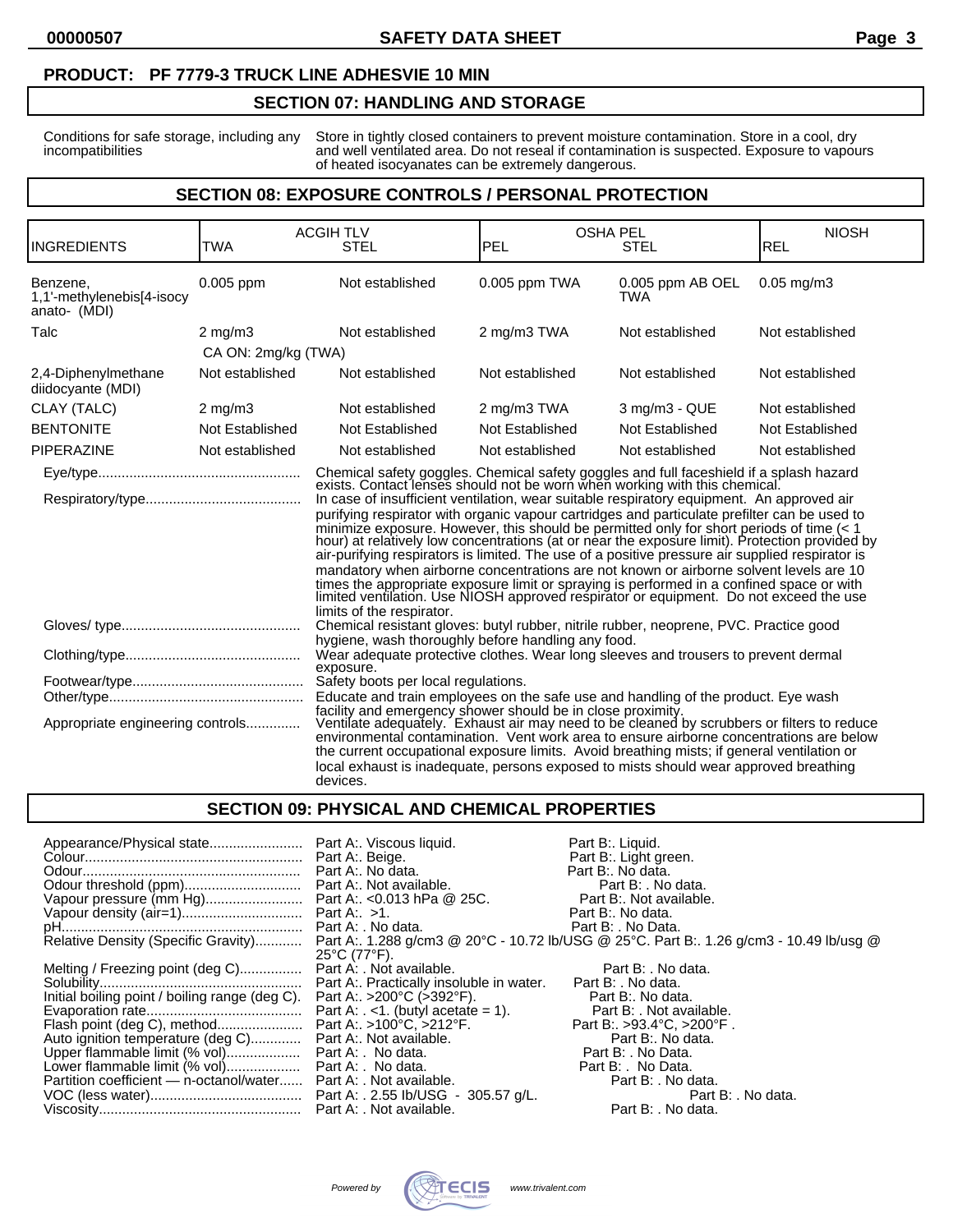**00000507 SAFETY DATA SHEET Page 4**

### **PRODUCT: PF 7779-3 TRUCK LINE ADHESVIE 10 MIN**

### **SECTION 10: STABILITY AND REACTIVITY**

| Conditions to avoid, including static<br>discharge, shock or vibration | Stable at normal temperatures and pressures.<br>Contact with moisture and other materials will react with isocyanates.<br>Water, amines, strong bases, alcohols. Copper alloys. |
|------------------------------------------------------------------------|---------------------------------------------------------------------------------------------------------------------------------------------------------------------------------|
| Hazardous decomposition products<br>Possibility of hazardous reactions | See hazardous combustion products section 5.<br>Contact with moisture, other materials that react with isocyanates, or temperatures above<br>177C, may cause polymerization.    |

### **SECTION 11: TOXICOLOGICAL INFORMATION**

| INGREDIENTS                                              |                                                          | LC50                                                                                                                                                                                                                                                                                                                                                                                                                                                                                                                                                                                                                                                                                                                                                                                                                                                                                                                                                                                                                                                                                                                                                                                                                                                                                                                                                                                                                                                                                                                                                                                                                                                                                                                                                                                                                                                                                                                                                                                                                                                                                                                                                                                                                          | LD50                                               |
|----------------------------------------------------------|----------------------------------------------------------|-------------------------------------------------------------------------------------------------------------------------------------------------------------------------------------------------------------------------------------------------------------------------------------------------------------------------------------------------------------------------------------------------------------------------------------------------------------------------------------------------------------------------------------------------------------------------------------------------------------------------------------------------------------------------------------------------------------------------------------------------------------------------------------------------------------------------------------------------------------------------------------------------------------------------------------------------------------------------------------------------------------------------------------------------------------------------------------------------------------------------------------------------------------------------------------------------------------------------------------------------------------------------------------------------------------------------------------------------------------------------------------------------------------------------------------------------------------------------------------------------------------------------------------------------------------------------------------------------------------------------------------------------------------------------------------------------------------------------------------------------------------------------------------------------------------------------------------------------------------------------------------------------------------------------------------------------------------------------------------------------------------------------------------------------------------------------------------------------------------------------------------------------------------------------------------------------------------------------------|----------------------------------------------------|
| Benzene, 1,1'-methylenebis[4-isocyanato- (MDI)           |                                                          | 490 mg/m3 4 hr 0.369 mg/L 4 hr                                                                                                                                                                                                                                                                                                                                                                                                                                                                                                                                                                                                                                                                                                                                                                                                                                                                                                                                                                                                                                                                                                                                                                                                                                                                                                                                                                                                                                                                                                                                                                                                                                                                                                                                                                                                                                                                                                                                                                                                                                                                                                                                                                                                | 9,200 mg/kg rat oral >7,900 mg/kg<br>rabbit dermal |
| Talc                                                     |                                                          | Not available                                                                                                                                                                                                                                                                                                                                                                                                                                                                                                                                                                                                                                                                                                                                                                                                                                                                                                                                                                                                                                                                                                                                                                                                                                                                                                                                                                                                                                                                                                                                                                                                                                                                                                                                                                                                                                                                                                                                                                                                                                                                                                                                                                                                                 | Not available                                      |
| 2,4-Diphenylmethane diidocyante (MDI)                    |                                                          | No data                                                                                                                                                                                                                                                                                                                                                                                                                                                                                                                                                                                                                                                                                                                                                                                                                                                                                                                                                                                                                                                                                                                                                                                                                                                                                                                                                                                                                                                                                                                                                                                                                                                                                                                                                                                                                                                                                                                                                                                                                                                                                                                                                                                                                       | No data                                            |
| CLAY (TALC)                                              |                                                          | No data                                                                                                                                                                                                                                                                                                                                                                                                                                                                                                                                                                                                                                                                                                                                                                                                                                                                                                                                                                                                                                                                                                                                                                                                                                                                                                                                                                                                                                                                                                                                                                                                                                                                                                                                                                                                                                                                                                                                                                                                                                                                                                                                                                                                                       | No data                                            |
| <b>BENTONITE</b>                                         |                                                          | No Data                                                                                                                                                                                                                                                                                                                                                                                                                                                                                                                                                                                                                                                                                                                                                                                                                                                                                                                                                                                                                                                                                                                                                                                                                                                                                                                                                                                                                                                                                                                                                                                                                                                                                                                                                                                                                                                                                                                                                                                                                                                                                                                                                                                                                       | No Data                                            |
| PIPERAZINE                                               |                                                          | No data                                                                                                                                                                                                                                                                                                                                                                                                                                                                                                                                                                                                                                                                                                                                                                                                                                                                                                                                                                                                                                                                                                                                                                                                                                                                                                                                                                                                                                                                                                                                                                                                                                                                                                                                                                                                                                                                                                                                                                                                                                                                                                                                                                                                                       | 1,900 mg/kg oral rat; 4,000 mg/kg<br>dermal rabbit |
| Effects of acute exposure<br>Effects of chronic exposure | Eye contact. Skin contact. Inhalation.<br>lung function. | SKIN: Irritant. Can cause reddening, itching and swelling. Persons previously sensitized<br>can experience allergic skin reaction with symptoms of reddening, itching, swelling and<br>rash. Cured material is difficult to remove. Contact with MDI can cause discolouration.<br>EYE: Product liquid, aerosols or vapours are irritating. Can cause tearing, reddening and<br>swelling. May cause temporary corneal injury. INHALATION: Vapour/mists at<br>concentrations above the exposure limits can irritate (burning sensation) the mucous<br>membranes in the respiratory tract. This can cause a runny nose, sore throat, coughing,<br>chest discomfort, difficulty breathing and reduced pulmonary functioning. Persons with<br>pre-existing, nonspecific bronchial hyperractivity can respond to concentrations below the<br>TLV with similar symptoms as well as asthma attack. These symptoms can be delayed up<br>to several hours after exposure. Effects are usually reversible. INGESTION: May cause<br>irritation. Symptoms can include sore throat, abdominal pain, nausea, vomiting and<br>diarrhea. Talc can be absorbed into the lungs and the digestive tract, and adversely affect<br>As a result of previous repeated overexposure or a single large dose, certain individuals<br>develop sensitization, which will cause them to react to a later exposure to product at levels<br>well below the TLV. Symptoms, including chest tightness, wheezing, cough, shortness of<br>breath or asthma attack, could be immediate or delayed. There are reports that once<br>sensitized, an individual can experience these symptoms upon exposure to dust, cold air or<br>other irritants. This increased lung sensitivity can persist for weeks and, in severe cases,<br>for several years. Prolonged or repeated exposure may cause lung damage, including a<br>decrease in lung function. Possible risk of irreversible effects. Prolonged skin contact may<br>cause reddening, swelling, rash, blistering, and in some cases, skin sensitization.<br>Sensitization can be permanent. Prolonged vapour contact with eyes may cause<br>conjunctivitis. Talc has been shown to cause fibrosis of the lungs. |                                                    |
| Sensitizing capability of material                       |                                                          | Isocyanates are known to cause skin and respiratory sensitization in humans. Animal tests<br>have indicated that respiratory sensitization can result from skin contact with diisocyanates.                                                                                                                                                                                                                                                                                                                                                                                                                                                                                                                                                                                                                                                                                                                                                                                                                                                                                                                                                                                                                                                                                                                                                                                                                                                                                                                                                                                                                                                                                                                                                                                                                                                                                                                                                                                                                                                                                                                                                                                                                                   |                                                    |
| Carcinogenicity of material                              |                                                          | This product contains non-asbestiform Talc, which is classified as a Group 3 (not<br>classifiable as to carcinogenicity to humans) by IARC . 4,4'-Methylenediphenyl<br>diisocyanate is listed by IARC as a Group 3 carcinogen.                                                                                                                                                                                                                                                                                                                                                                                                                                                                                                                                                                                                                                                                                                                                                                                                                                                                                                                                                                                                                                                                                                                                                                                                                                                                                                                                                                                                                                                                                                                                                                                                                                                                                                                                                                                                                                                                                                                                                                                                |                                                    |
|                                                          | No known reproductive effects.                           | This product is an inert plastic when fully cured, and as such, is non-hazardous. Exposure<br>to unreacted chemicals can occur when handling the individual components in pails or<br>when using cartridges from the time of dispensing until the mixed material has cured. The<br>mixed material is actually curing as it is dispensed in an increasingly viscous form, making<br>it unlikely to present an inhalation hazard. The semi-viscous mixture does not flow like a                                                                                                                                                                                                                                                                                                                                                                                                                                                                                                                                                                                                                                                                                                                                                                                                                                                                                                                                                                                                                                                                                                                                                                                                                                                                                                                                                                                                                                                                                                                                                                                                                                                                                                                                                 |                                                    |

# **SECTION 12: ECOLOGICAL INFORMATION**

Persistence and degradability...................

Environmental........................................... Do not allow to enter waters, waste water or soil.



liquid when dispensed, thus minimizing the possibility of accidential skin contact.